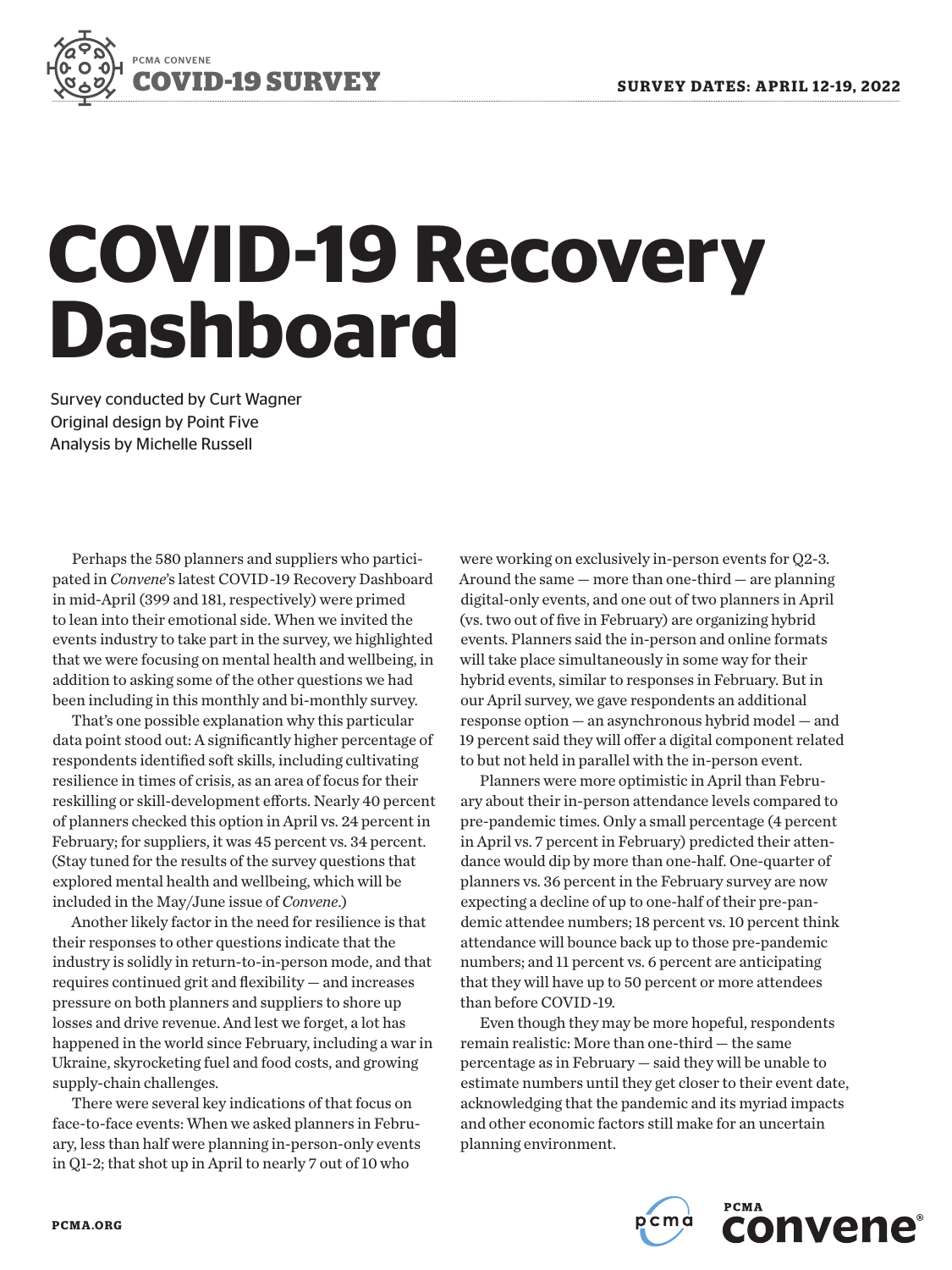

While both planners and suppliers expect the revenue impact related to their 2022 events will be somewhat lower when compared to the February responses, planners are finding it more difficult to predict the financial implications for their face-to-face events: Forty-one percent vs. 33 percent in the previous survey cited budgeting for in-person events as a major challenge. One planner attributed the angst to "rising costs of goods and services because of COVID, inflation, and the war in Ukraine. Budget impacts change daily." Another planner connected those financial challenges and uncertainties to yet another expectation that has been layered on top of all the other demands — elevating the in-person experience: "Expenses related to event delivery to ensure we are bringing the in-person event back in a memorable and meaningful way."

In case anyone is still wondering why so many checked "resilience" as a necessary skillset.

Curt Wagner is digital editor at *Convene*. Michelle Russell is *Convene*'s editor in chief.

#### **3 Results to Know**

1) 7 out of 10 event organizers are planning an in-persononly event during Q2-3, up from under 50 percent who said the same in February for Q1-2.

2) Planners are more optimistic than in the previous survey about attendance levels at their in-person event: 18 percent vs. 10 percent in February think attendance will bounce back to pre-pandemic levels and only onequarter vs. 36 percent of respondents in the February survey think they will see a drop of up to half of their prepandemic attendee level.

3) A significantly higher percentage of planners and suppliers identified soft skills, including cultivating resilience in times of crisis, as an area of focus for their reskilling or skill-development efforts compared to the February survey.

#### **PLANNER TRACK**



What best describes your role in the business events industry?

What best describes the industry you represent?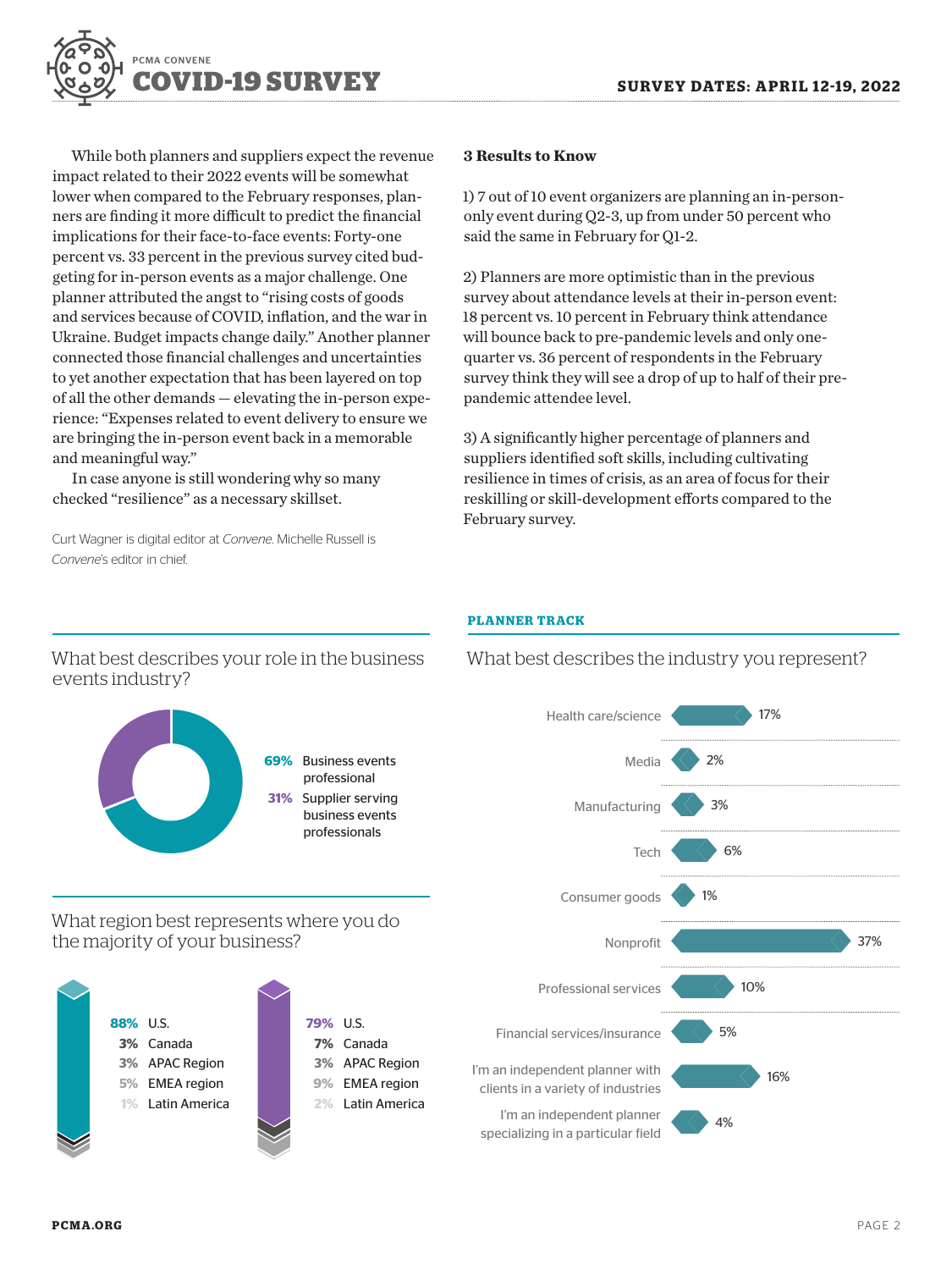

#### **PLANNER TRACK**

## What type of event are you planning in Q2-3 2022? (Choose all that apply.)



What kind of overall registration numbers are you expecting for your planned 2022 in-person-only event vs. 2019 (or pre-pandemic 2020)?



- **3%** Increase of more than 50%
- **37%** Unable to estimate until we get closer to the scheduled event date due to a fluid COVID environment

**5%** N/A



What is your biggest financial challenge with regard to planning a business event in Q2-Q3 2022? (Please choose one.)



- **21%** Budgeting/pricing for a hybrid (in-person + digital) events
- **41%** How to budget in terms of face-to-face attendance expectations
- **7%** Navigating registration timelines/deadlines to budget for a hybrid event
- **1%** What to charge digital participants
- **3%** What to charge digital event exhibitors/sponsors
- **9%** Expenses related to event marketing and communications in a post COVID-19 world
- **4%** Deciding on registration pricing for face-to-face participants **14%** Other

#### **PLANNERS SPEAK**

*"Skyrocketing costs of equipment, labor, food & beverage."* 

*"How to recover from substantial losses due to a virtual-only meeting."*

### *"ATTRITION PENALTIES!!!!!"*

- *"The continuously growing trend of participants waiting until the final 30 days pre-event to commit to attending. (How many participants to budget and plan for?)"*
- *"Expenses related to event delivery to ensure we are bringing the in-person event back in a memorable and meaningful way."*
- *"Events are providing tighter timelines while exhibit houses are extending timelines; everywhere prices are significantly up and service is down."*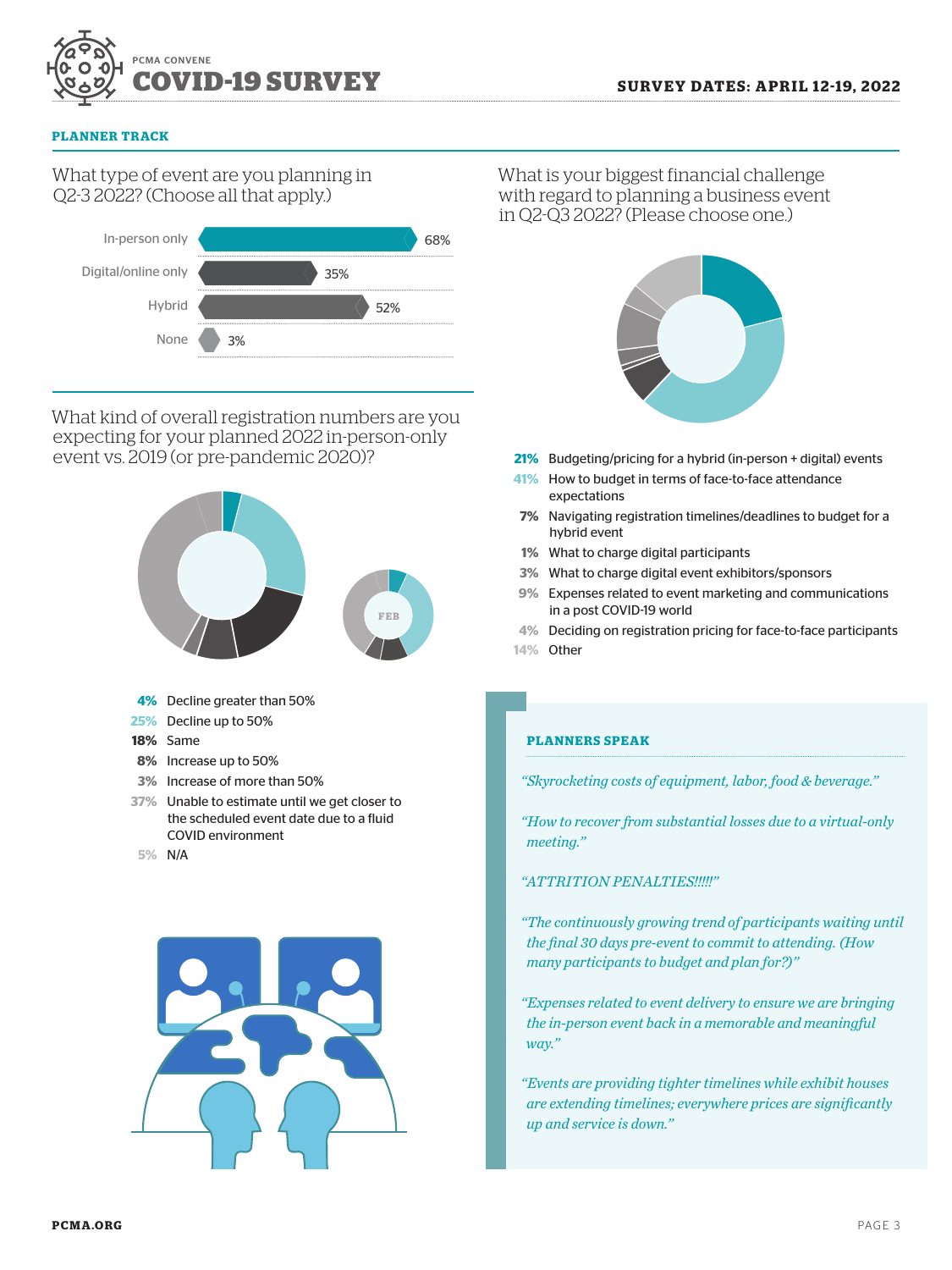

#### **PLANNER TRACK**

#### **PLANNERS SPEAK** "700 onsite; general sessions streamed live; breakouts recorded for future watching." "We are hosting our large in-person annual meeting where we are streaming our plenaries and 6 of our 16 concurrent sessions to a virtual audience." 15% Simultaneous, small in-person event with streaming video and separate online program for virtual audience, with ability for both "In-person conference & trade show, with digital streaming of audiences to interact via the event platform limited content during show days. Audiences will not be able 19% A digital component related to but not held in parallel with the to interact. Captured content will be available after the show in-person event on demand, but no separate digital programming is planned  $8%$ Simultaneous, small in-person event with streaming video and for pre- or post-show." separate online program for virtual audience, without ability for both audiences to interact via the event platform 16% Simultaneous, small in-person event with streaming video for "Large in-person events with live-streamed digital events. Also virtual audience; no separate online content for digital participants capture and resell for asynchronous digital."  $2%$ Hub-and-spoke model: small regional in-person events held simultaneously with separate content for digital audience "I held a hybrid event of more than 1,130 sessions. It went off 33% N/A like clockwork. No issues." 7% Other "Simultaneous, large in-person event with streaming video for virtual audience with ability for both audiences to interact via the event platform. Didactic content recorded and available to members on LMS for next 3 years (to claim CME)." **APR MAY JUNE AUG SEPT DEC** FEB APR **PLANNER TRACK College College Contract The Co The Co SUPPLIER TRACK College**  $\sim$ **College COL The Co**

What do you believe will be the overall revenue impact of COVID-19 on your events-related business for 2022?



# If you are planning a hybrid event, how do you foresee it taking shape?